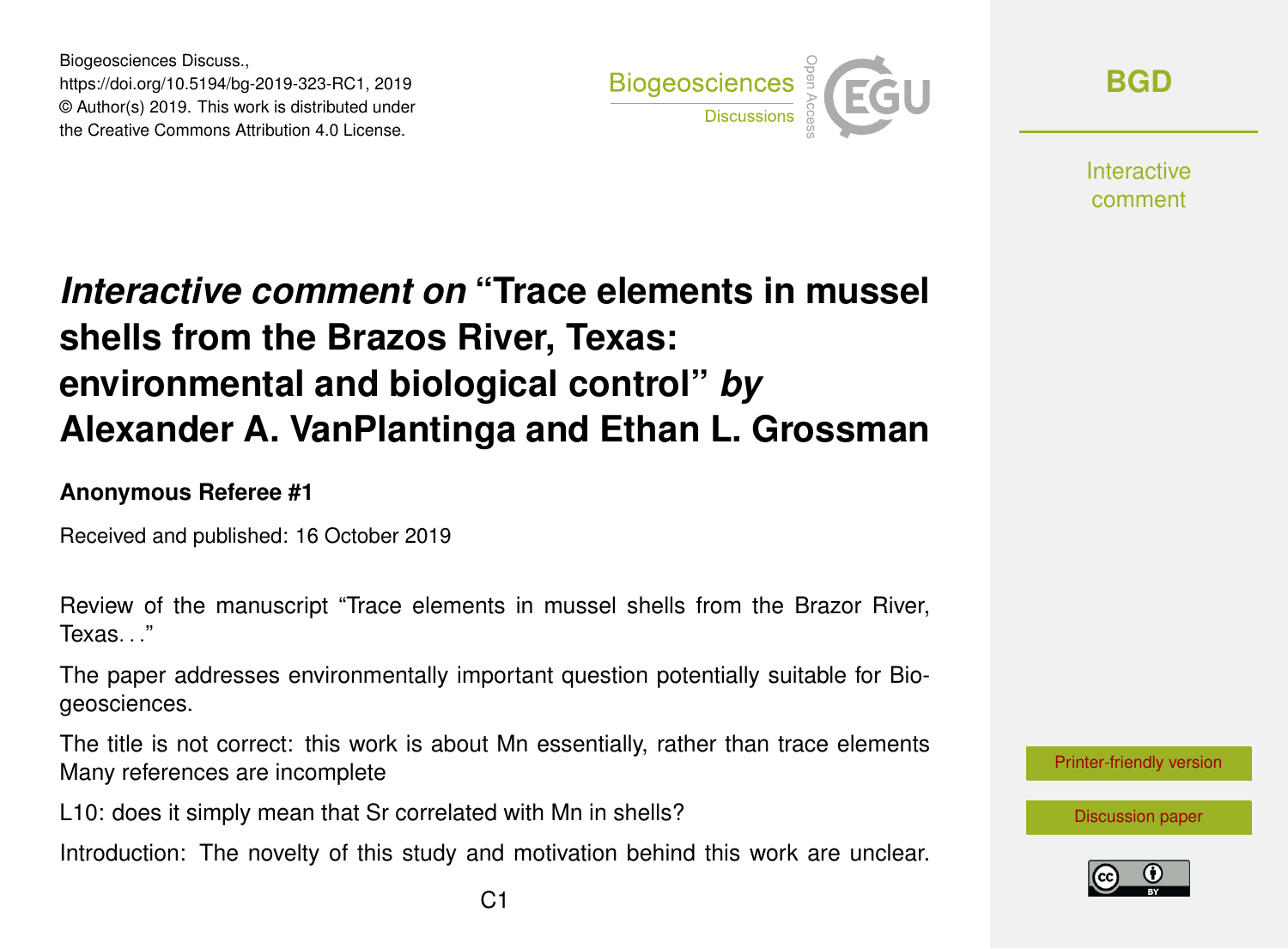Why river Mn flux is important at all? Indirect assessment of this flux via shells is not the easiest way. . .

Methods: How the samples were processes after dissolution; were they filtered? Was the dissolution complete?

Eqn 1-3: Unclear why this information is needed

Sampling (L149-150): The water samples were not filtered and acidified. As such, metal concentration (except probably Ca and Sr) in river water could not be measured and distribution coefficients do not make sense. Moreover, the whole main motivation of this study - reconstruction of Mn flux in the river - becomes compromised. As such, the distribution coefficients oven in Table 3 may not be usable.

In Fig 3C, use log scale for discharge. How good is this correlation? What about correlation with temperature?

L254-259: Another issue is what is Mn concentration in the lake hypolimnion? If the lake is seasonally stratified, then, during the overturn, the bottom Mn-rich waters can feed the river thus dramatically increasing the Mn concentration in the river water.

L257-258: The argument is unclear. In Fig. 3E, Mn/Ca is not inversely related to Sr/Ca. Please show the relationships.

L270-271: The low flow may provide enhanced Mn2+ input from the riparian and hyporheic zone

L277: notice here that the maximal suspended load is usually observed at high discharge

L288: Chl a of mg/L concentration is really high. May be a misprint here and the concentrations are in  $\mu$ g/L?

L293-295: As a conclusion to section 3.5, this is extremely discouraging. It looks like one cannot yet discuss the sources of Mn for shells, so this section is useless. . .

Interactive comment

[Printer-friendly version](https://www.biogeosciences-discuss.net/bg-2019-323/bg-2019-323-RC1-print.pdf)

[Discussion paper](https://www.biogeosciences-discuss.net/bg-2019-323)